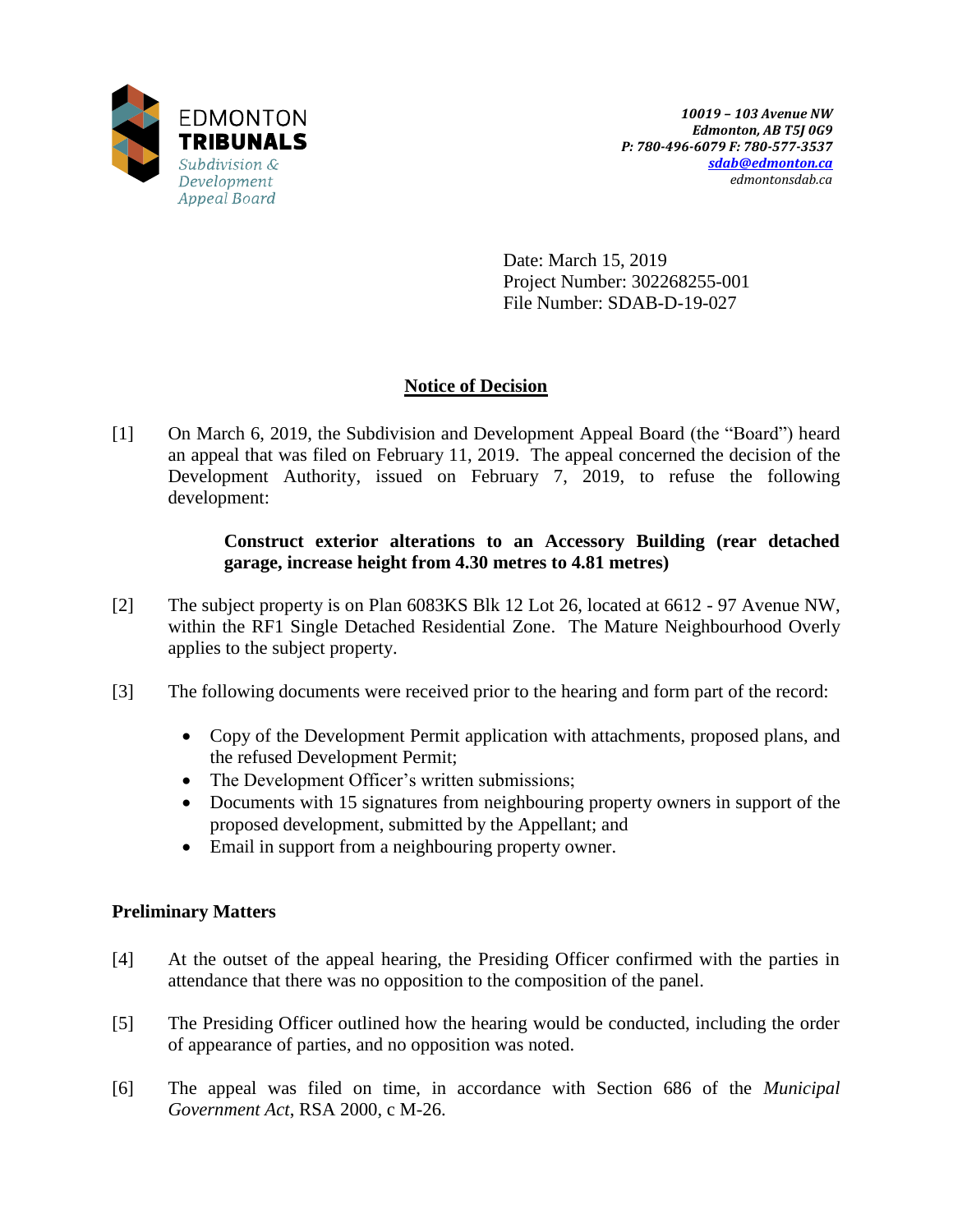### **Summary of Hearing**

- *i) Position of the Appellant, Ms. Hamidi*
- [7] Her client purchased the 25 year old property several years ago.
- [8] The existing garage is small and he would like to build a three car garage.
- [9] The larger garage will allow him to park his truck in the garage. The increase in Height will provide him extra storage space and will accommodate his family in the future.
- [10] This area falls under the Mature Neighbourhood Overlay and the three car garage will be compatible with other properties in the neighbourhood.
- [11] The original Development Permit was approved for a 4/12 roof pitch. The property owner would like the garage to have a 6/12 pitch and submitted plans to the Development Officer. The Development Officer did not have the authority to approve the proposed development and grant a variance in Height.
- [12] Ms. Hamidi provided the following information in response to questions by the Board:
	- a. She confirmed that the original plans were for a 4/12 roof pitch. She emailed the Development Officer requesting a 6/12 roof pitch and submitted plans.
	- b. She attempted to speak to every neighbour within the 60 metre notification radius and received 15 signatures in support. She was not able to speak to every neighbour, some were rental properties and the tenants did not have a concern. One email was received in support of the proposed development.
	- c. The only change from the original plans is the pitch of the roof.
	- *ii) Position of the Development Officer, Mr. Zhou*
- [13] The Development Authority did not appear at the hearing and the Board relied on Mr. Zhou's written submission.

### **Decision**

- [14] The appeal is ALLOWED and the decision of the Development Authority is REVOKED. The development is GRANTED as applied for to the Development Authority, subject to the following CONDITIONS:
	- 1. The development shall be constructed in accordance with the stamped and approved drawings.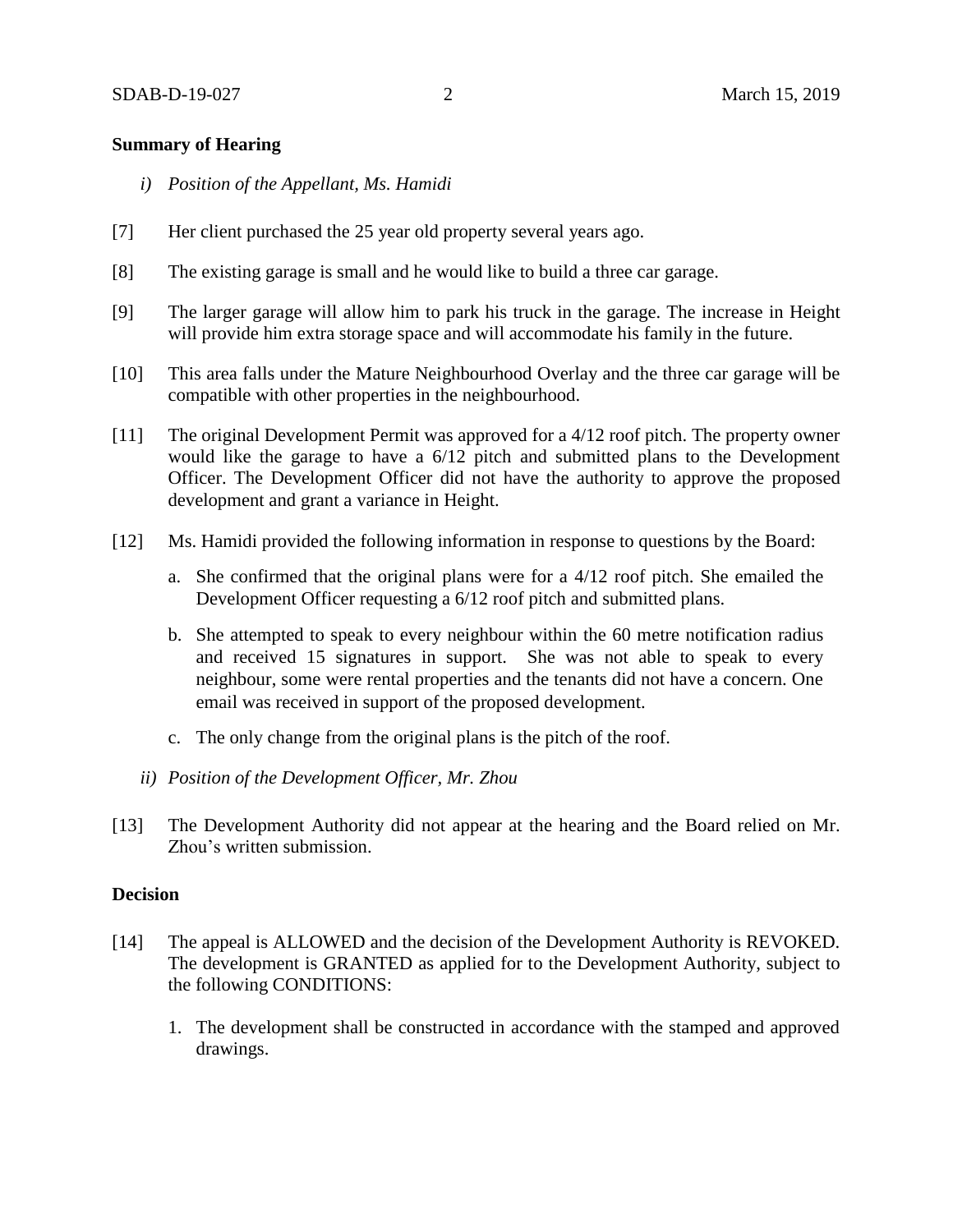#### ADVISEMENT:

- 1. Immediately upon completion of the exterior alterations, the site shall be cleared of all debris.
- 2. The driveway access must maintain a minimum clearance of 1.5 metres from all surface utilities.
- [15] In granting the development, the following variances to the *Edmonton Zoning Bylaw* are allowed:
	- 1. The maximum allowable Height to the midpoint of the roof of 4.3 metres as per Section 50.3.3 is varied to allow an excess of 0.5 metres to the midpoint of the roof, thereby increasing the maximum allowed to 4.8 metres.
	- 2. The maximum allowable Height to the peak of the roof of 5.8 metres as per Section 52.2.c is varied to allow an excess of 0.4 metres to the peak of the roof, thereby increasing the maximum allowed to 6.2 metres.

#### **Reasons for Decision**

- [16] The proposed development is accessory to a Permitted Use in the RF1 Single Detached Residential Zone.
- [17] Other than the maximum allowable Height, the proposed development meets all other regulations for an Accessory Building in the RF1 Single Detached Residential Zone.
- [18] The Development Officer did not have the authority to grant a variance in Height.
- [19] The proposed development does not create a massing effect on surrounding properties.
- [20] Signatures were received from 18 neighbouring property owners in support of the proposed development.
- [21] No letters of objection were received from neighbouring property owners and no one appeared in opposition at the hearing.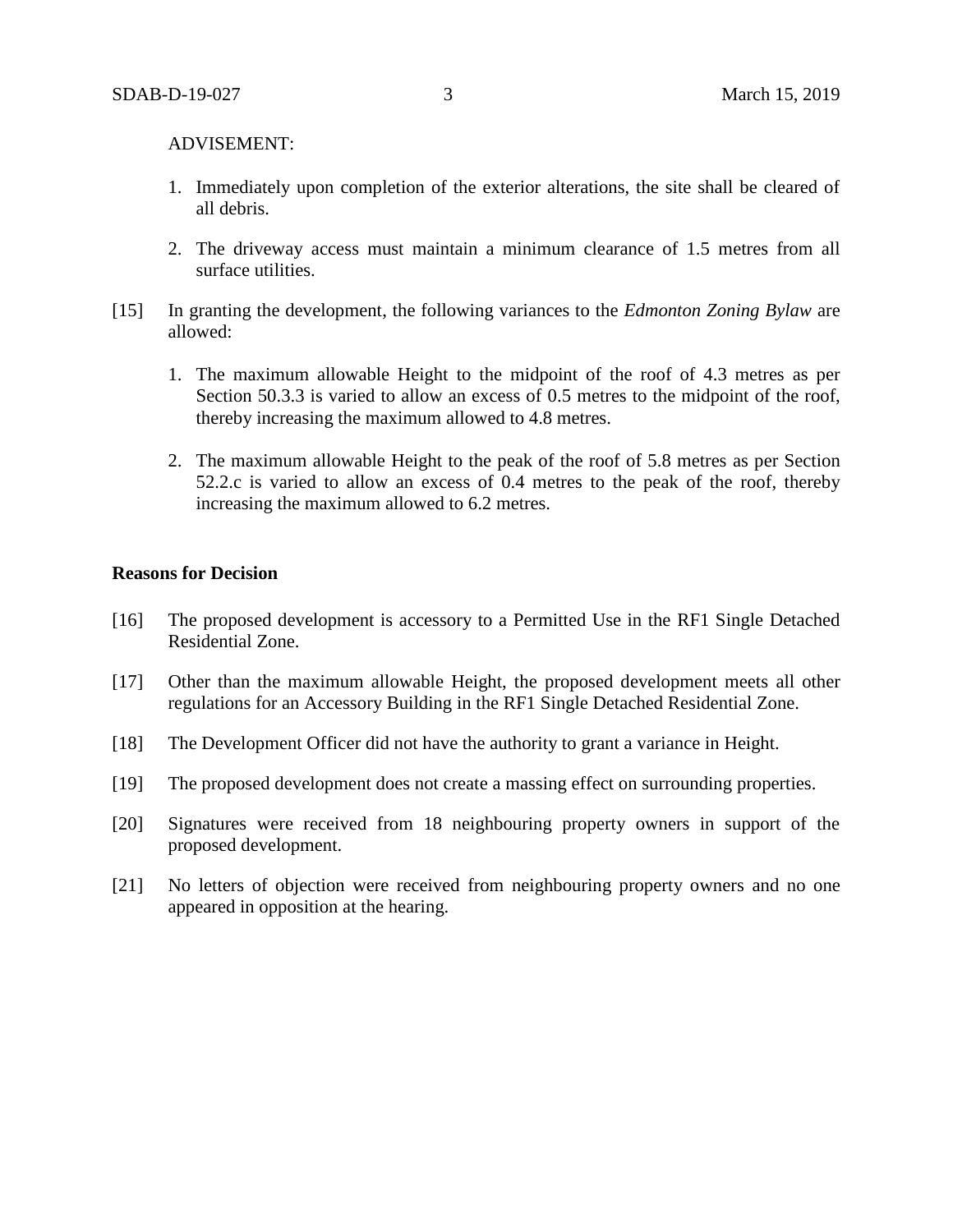[22] Based on the above, it is the opinion of the Board that the proposed development will not unduly interfere with the amenities of the neighbourhood, nor materially interfere with or affect the use, enjoyment or value of neighbouring parcels of land.

> Ms. G. Harris, Presiding Officer Subdivision and Development Appeal Board

Board Members in Attendance: Mr. B. Gibson; Mr. C. Buyze; Mr. D. Fleming; Ms. D. Kronewitt Martin

CC: City of Edmonton, Development & Zoning Services, Attn: Ms. Zhou / Mr. Wen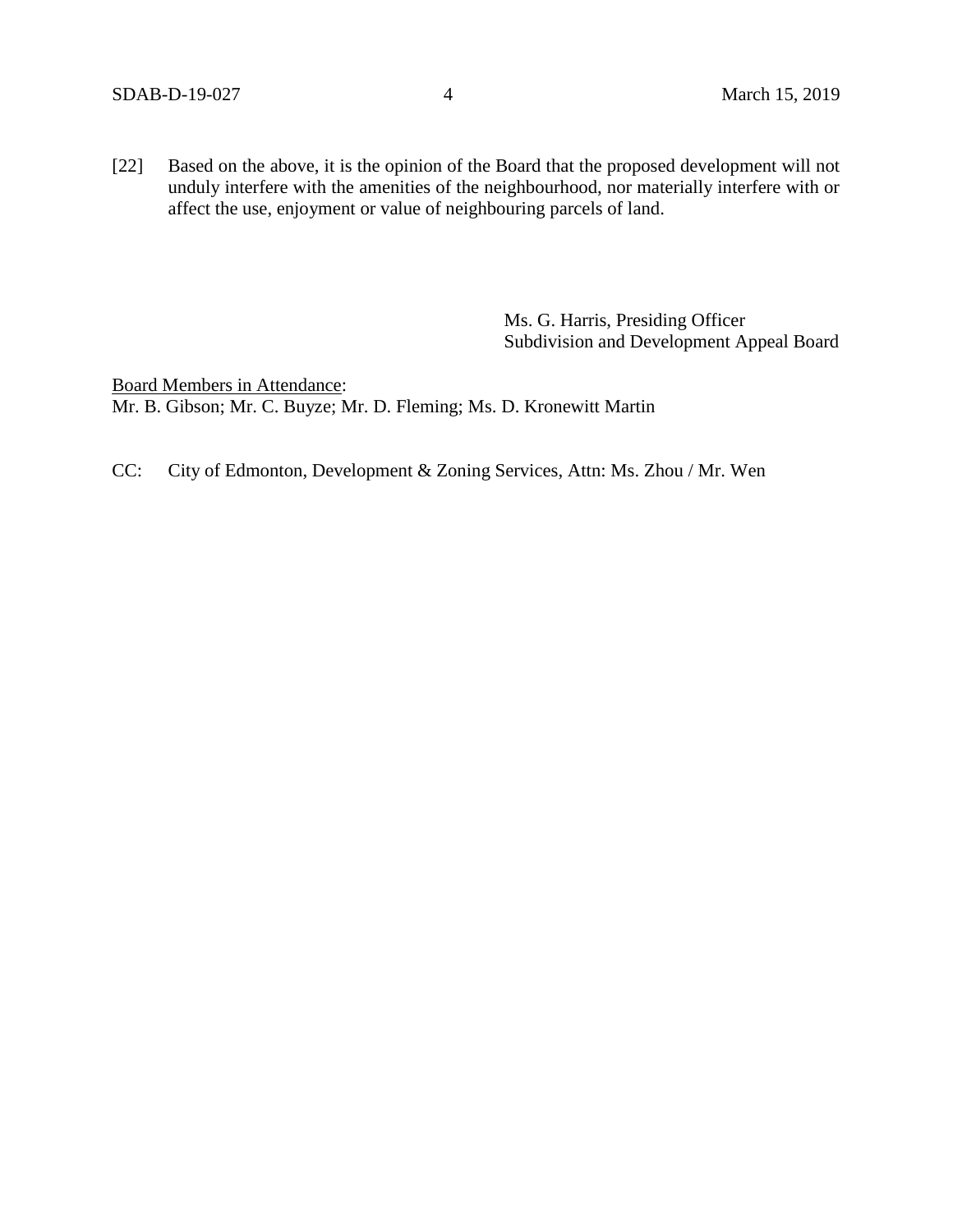## **Important Information for the Applicant/Appellant**

- 1. This is not a Building Permit. A Building Permit must be obtained separately from Development & Zoning Services, located on the 2nd Floor, Edmonton Tower, 10111 – 104 Avenue NW, Edmonton, AB T5J 0J4.
- 2. Obtaining a Development Permit does not relieve you from complying with:
	- a) the requirements of the *Edmonton Zoning Bylaw*, insofar as those requirements have not been relaxed or varied by a decision of the Subdivision and Development Appeal Board,
	- b) the requirements of the *Alberta Safety Codes Act*,
	- c) the *Alberta Regulation 204/207 – Safety Codes Act – Permit Regulation*,
	- d) the requirements of any other appropriate federal, provincial or municipal legislation,
	- e) the conditions of any caveat, covenant, easement or other instrument affecting a building or land.
- 3. When an application for a Development Permit has been approved by the Subdivision and Development Appeal Board, it shall not be valid unless and until any conditions of approval, save those of a continuing nature, have been fulfilled.
- 4. A Development Permit will expire in accordance to the provisions of Section 22 of the *Edmonton Zoning Bylaw, Bylaw 12800*, as amended.
- 5. This decision may be appealed to the Alberta Court of Appeal on a question of law or jurisdiction under Section 688 of the *Municipal Government Act*, RSA 2000, c M-26. If the Subdivision and Development Appeal Board is served with notice of an application for leave to appeal its decision, such notice shall operate to suspend the Development Permit.
- 6. When a decision on a Development Permit application has been rendered by the Subdivision and Development Appeal Board, the enforcement of that decision is carried out by Development & Zoning Services, located on the 2nd Floor, Edmonton Tower, 10111 – 104 Avenue NW, Edmonton, AB T5J 0J4.

*NOTE: The City of Edmonton does not conduct independent environmental checks of land within the City. If you are concerned about the stability of this property for any purpose, you should conduct your own tests and reviews. The City of Edmonton, when issuing a development permit, makes no representations and offers no warranties as to the suitability of the property for any purpose or as to the presence or absence of any environmental contaminants on the property.*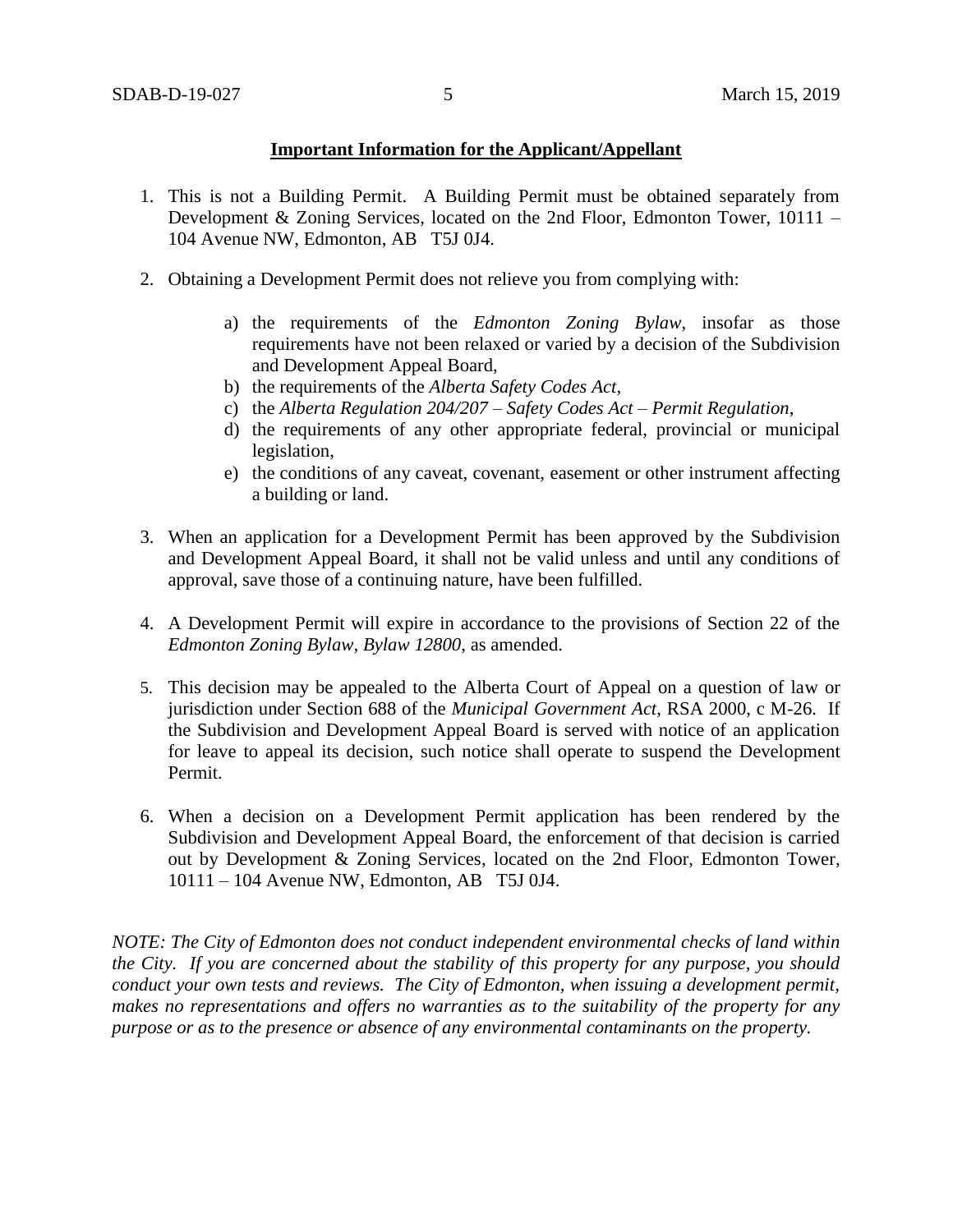

Date: March 15, 2019 Project Number: 092647579-019 File Number: SDAB-D-19-028

# **Notice of Decision**

[1] On March 6, 2019, the Subdivision and Development Appeal Board (the "Board") heard an appeal that was filed on February 1, 2019. The appeal concerned the decision of the Development Authority to issue a Stop Order on January 14, 2019 to:

## **Cease the General Industrial Use and remove all related materials by February 11, 2019.**

- [2] The subject property is on Plan 9521823 Lot 6, located at 18981 18 Street NW, within the AG Agricultural Zone. The North Saskatchewan River Valley and Ravine System Protection Overlay, the Horse Hill Area Structure Plan and the Marquis Neighbourhood Structure Plan apply to the subject property.
- [3] The following documents were received prior to the hearing and form part of the record:
	- Copy of the Stop Order with attachments;
	- The Compliance Officer's written submission; and
	- The Appellant's written submissions.
- [4] The following exhibits were presented during the hearing and form part of the record:
	- Exhibit  $A$  PowerPoint Presentation, submitted by the Development Compliance Officer.
	- Exhibit B Certificate of Title, submitted by the Appellant.

# **Preliminary Matters**

- [5] At the outset of the appeal hearing, the Presiding Officer confirmed with the parties in attendance that there was no opposition to the composition of the panel.
- [6] The Presiding Officer outlined how the hearing would be conducted, including the order of appearance of parties, and no opposition was noted.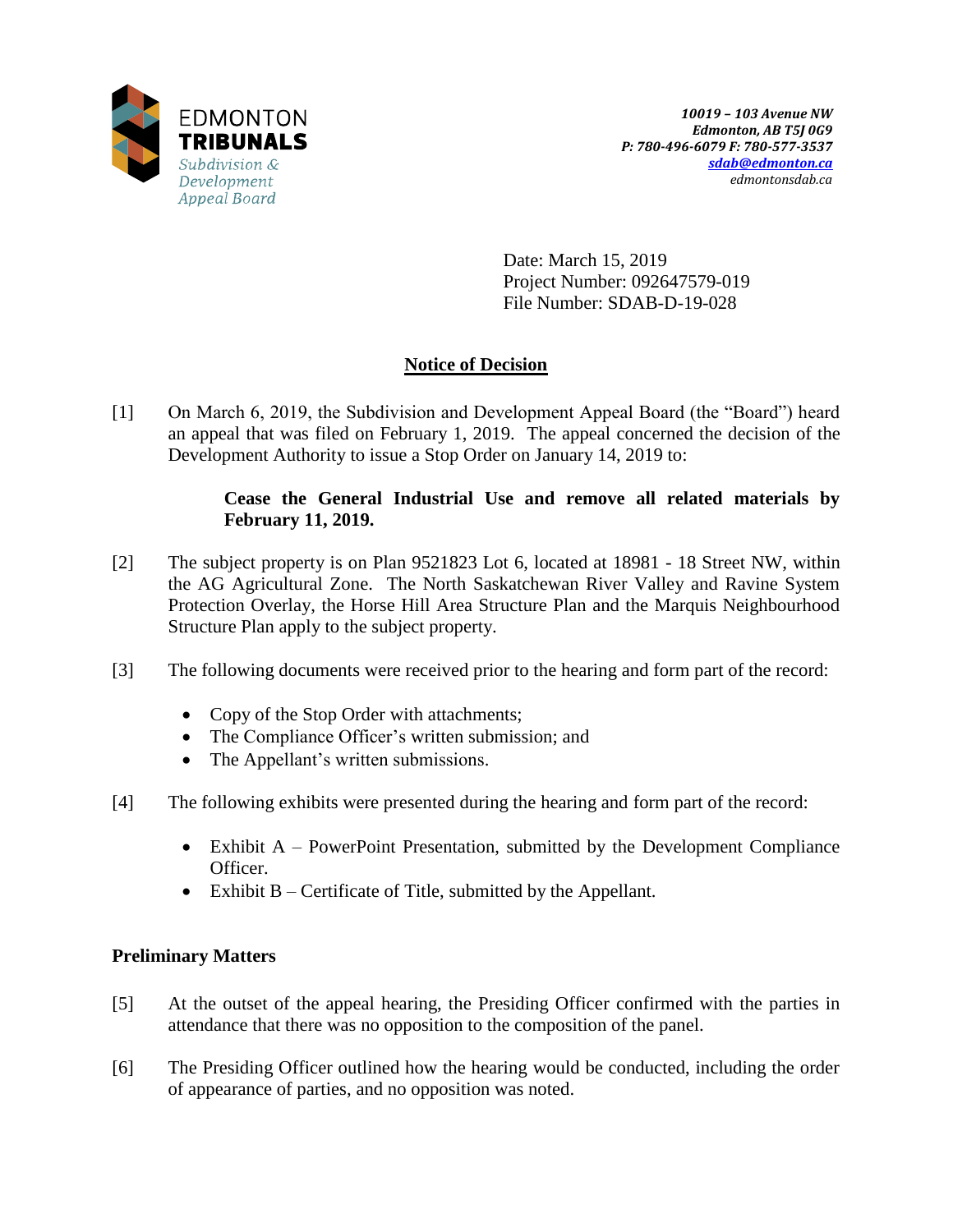[7] The appeal was filed on time, in accordance with Section 686 of the *Municipal Government Act*, RSA 2000, c M-26 (the "*Municipal Government Act*").

### **Summary of Hearing**

- *i) Position of the Appellant, Mr. H. Wilman, who was accompanied by his sons, Mr. M. Wilman and Mr. A. Wilman*
- [8] Mr. H. Wilman corrected the Development Compliance Officer's report that the property was acquired October 1, 2018. He stated that they acquired the property in February, 2017 due to a foreclosure but were not the owners until 60 days later.
- [9] They were not aware of what took place on the property prior to the foreclosure. If a caveat had been placed on the property, they would not be at the appeal hearing today.
- [10] The previous owners operated a trucking business from the subject Site, but were not able to make their mortgage payments. They allowed the previous owners to rent the property so they did not have to move.
- [11] They received a Notice to Enter Property dated December 20, 2018 from the Development Compliance Officer.
- [12] Mr. M. Wilman spoke to neighbouring property owners and did not receive any opposition or complaints about storage or non-compliance issues on the property.
- [13] Mr. H. Wilman stated that the property is not being used as a General Industrial Use under the General Industrial Uses in Section 7.5(3)(d) of the *Edmonton Zoning Bylaw*  because the Bylaw refers to "the storage or transshipping of materials, goods and equipment" not .... "or equipment".
- [14] Mr. H. Wilman stated that no goods or materials are stored on the subject Site and the only equipment on the Site is the trucks.
- [15] If the General Industrial Use is applied to this property, it should be applied to all agricultural properties as every farmer would use a dump truck and different types of vehicles used in trades and store them on their farm.
- [16] In his opinion, the Stop Order is vague and he disagrees with the statement by the Development Compliance Officer that the property is being used as a General Industrial Use and contravenes the *Edmonton Zoning Bylaw*.
- [17] In his opinion, residents in Edmonton who have equipment stored in a shed on their property could also be considered under the Industrial Use.
- [18] Mr. M. Wilman stated that there is not a specific definition of what is considered to be farm equipment. In his opinion, the trucks on the Site are regularly used for hauling farming supplies and commodities and could be construed as farm equipment.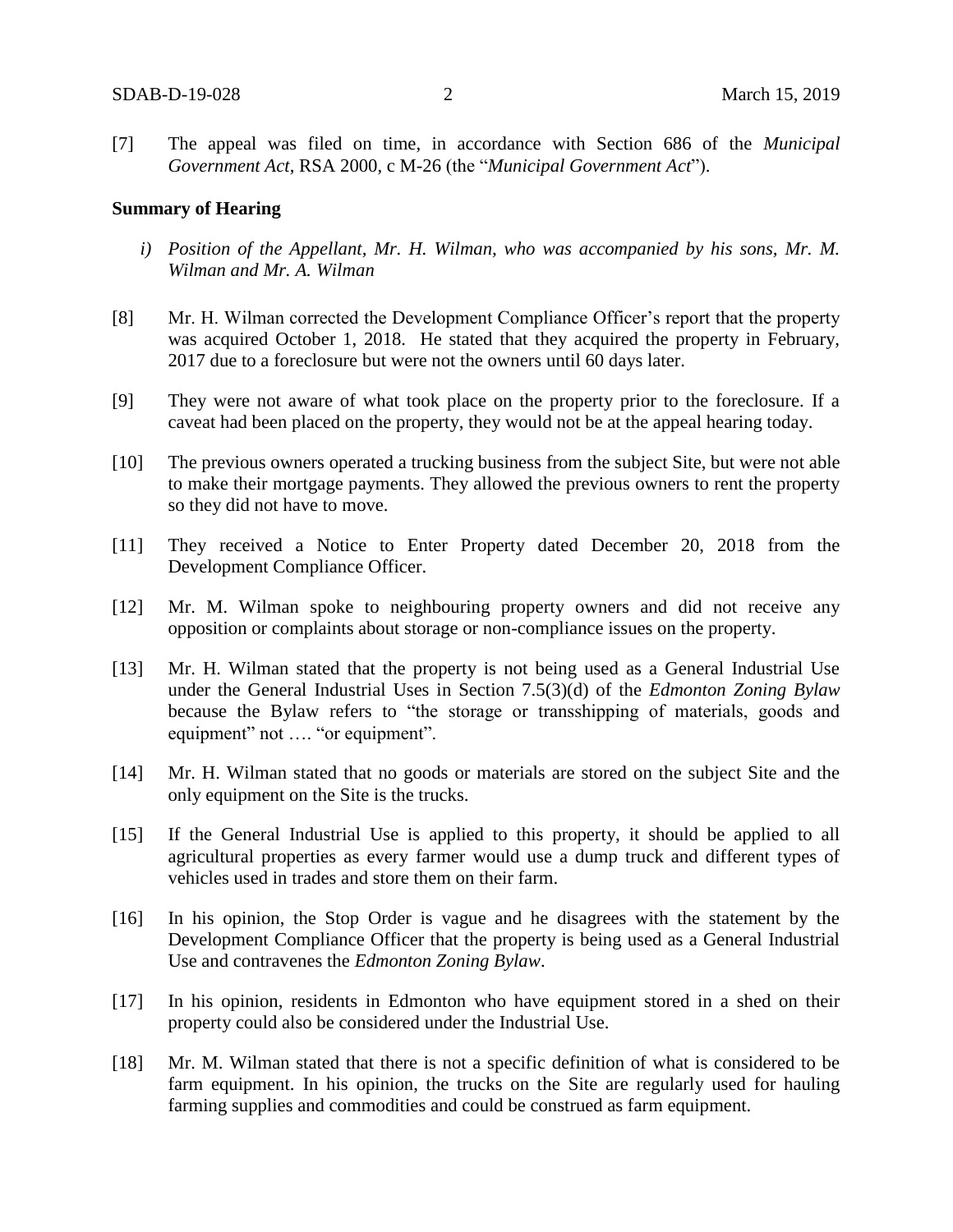- [19] Mr. H. Wilman stated that there is a dwelling on the property where his tenant lives with his son. There are at least two trucks stored on the property that are used to haul soil.
- [20] The subject Site is located in close proximity to a military runway. If the aerial photographs in the Development Compliance Officer's submission were taken without permission from National Defense, they were taken illegally.
- [21] In his opinion, those photographs should not be accepted if they were taken without authorization.
- [22] The tenants' lease will expire at the end of April, 2019. However, if the Stop Order is upheld, he will have to ask the tenants to leave. This would be difficult for the tenants as the trucks are their livelihood. The City will be losing a good business if this is the case.
- [23] The tenants are immigrants and do not have the means to make a living any other way.
- [24] Mr. Wilman provided the following information in response to questions from the Board:
	- a. His tenants, A. Thind and L. Thind, were the original property owners as shown on the Land Title Certificate.
	- b. The tenants' trucking company serves the local area and Fort McMurray.
	- c. In the 2019 Property Assessment Notice, they are being charged for Fenced Storage.
	- d. He was not aware that the trucking business did not comply with the regulations of the *Edmonton Zoning Bylaw* until the Stop Order was issued to him and his sons.
	- e. In 2009, the Thind family was using the property for the trucking business and he was not aware of that until he read the Development Compliance Officer's written report.
	- f. From the photographs submitted, he cannot see gravel and sand being stored on the property. In the past, there was gravel on the property.
	- g. There is no Agricultural Use on the subject Site. The properties north and south of the subject Site do not use their property for agricultural.
	- h. They could not confirm if truck repairs are taking place on the subject Site.
	- i. They could not confirm if there are employees working for the trucking business who leave their vehicles at the subject Site while driving trucks.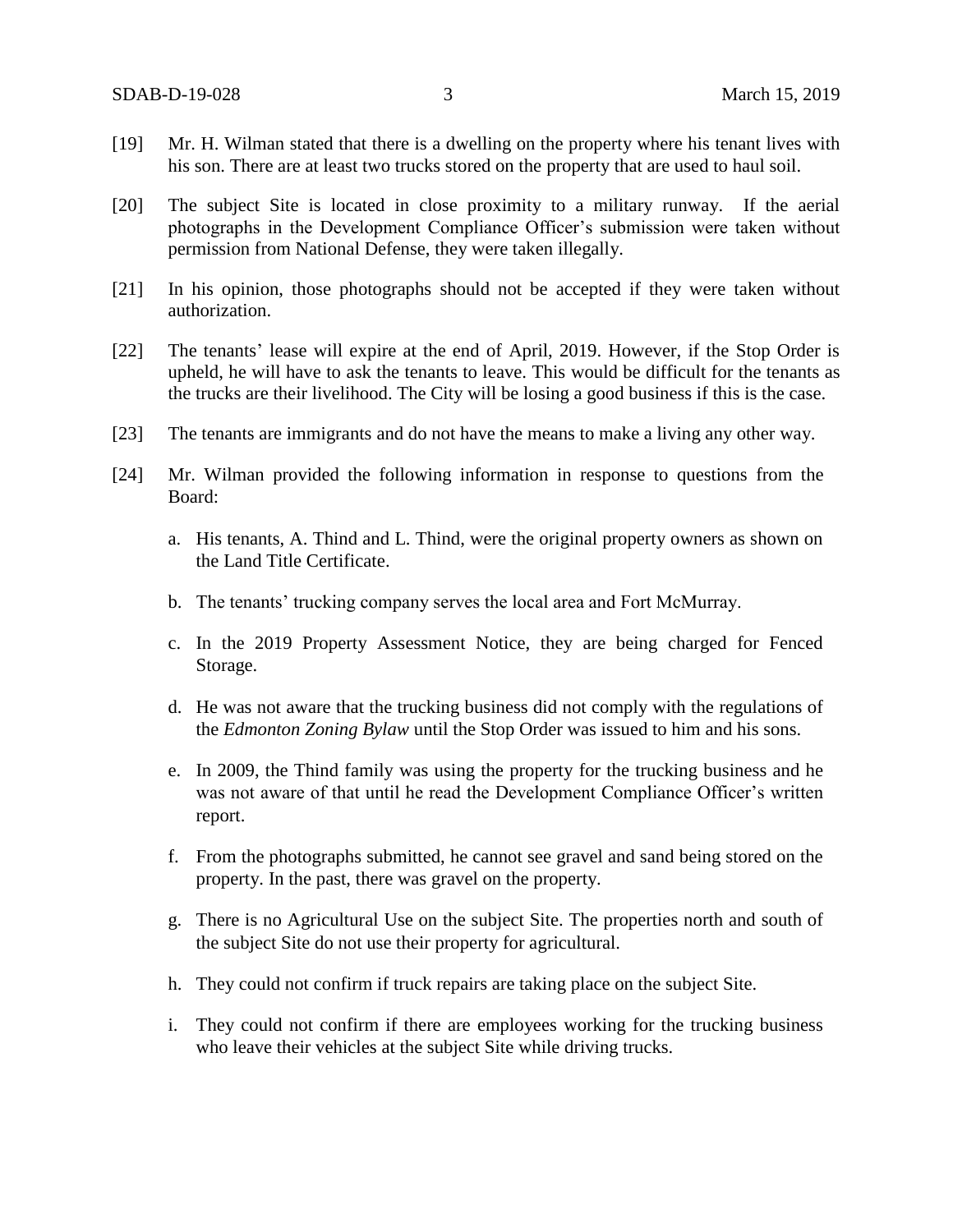- j. Mr. M. Wilman confirmed that on February 22, 2019, there were two larger trucks, three smaller trucks, a recreational vehicle, and a small van on the subject Site. There is a small building on the property that does not look like it is being used.
- *ii) Position of the Development Compliance Officer, Mr. Hogberg, accompanied by Mr. Young*
- [25] Mr. Hogberg provided the Board with a PowerPoint presentation (marked Exhibit A) and provided them with background of the subject Site.
- [26] The aerial photograph of the subject Site was taken from Pictometry, which is licensed by the City of Edmonton to take photographs of the entire city twice a year.
- [27] The photograph taken in October, 2018 shows several trucks on the subject Site.
- [28] The subject Site is in the Horse Hill Area Structure Plan and the Marquis Neighbourhood Structure Plan.
- [29] The City has had involvement with the subject Site for approximately 10 years. Previously, a Municipal Enforcement Officer issued a Stop Order for commercial vehicles on the subject Site. The order was upheld on appeal. Subsequent applications for a Home Base Business by the previous property owners were denied.
- [30] The Development Compliance History shows the current file on vehicle storage on the property started in 2012. Between 2012 and 2015, there were several property inspections that resulted in three penalty tickets.
- [31] The file was again reviewed in 2018 and the Notice to Enter Property letter was issued on December 20, 2018 for an inspection on January 9, 2019. The letter was issued to the three owners listed on the Land Title.
- [32] The photographs submitted show an excavator, a passenger vehicle, a dump truck, a semi, and a recreational vehicle stored on the subject Site.
- [33] The definition of a General Industrial Use in Section 7.5(3)(d) means development used principally for one or more of the following activities:

…..the storage or transshipping of materials, goods and equipment.

- [34] A General Industrial Use is neither Permitted nor Discretionary in an AG Agricultural Zone.
- [35] Mr. Hogberg provided the following information in response to questions by the Board:
	- a. He confirmed there is no license to operate a business from the subject Site.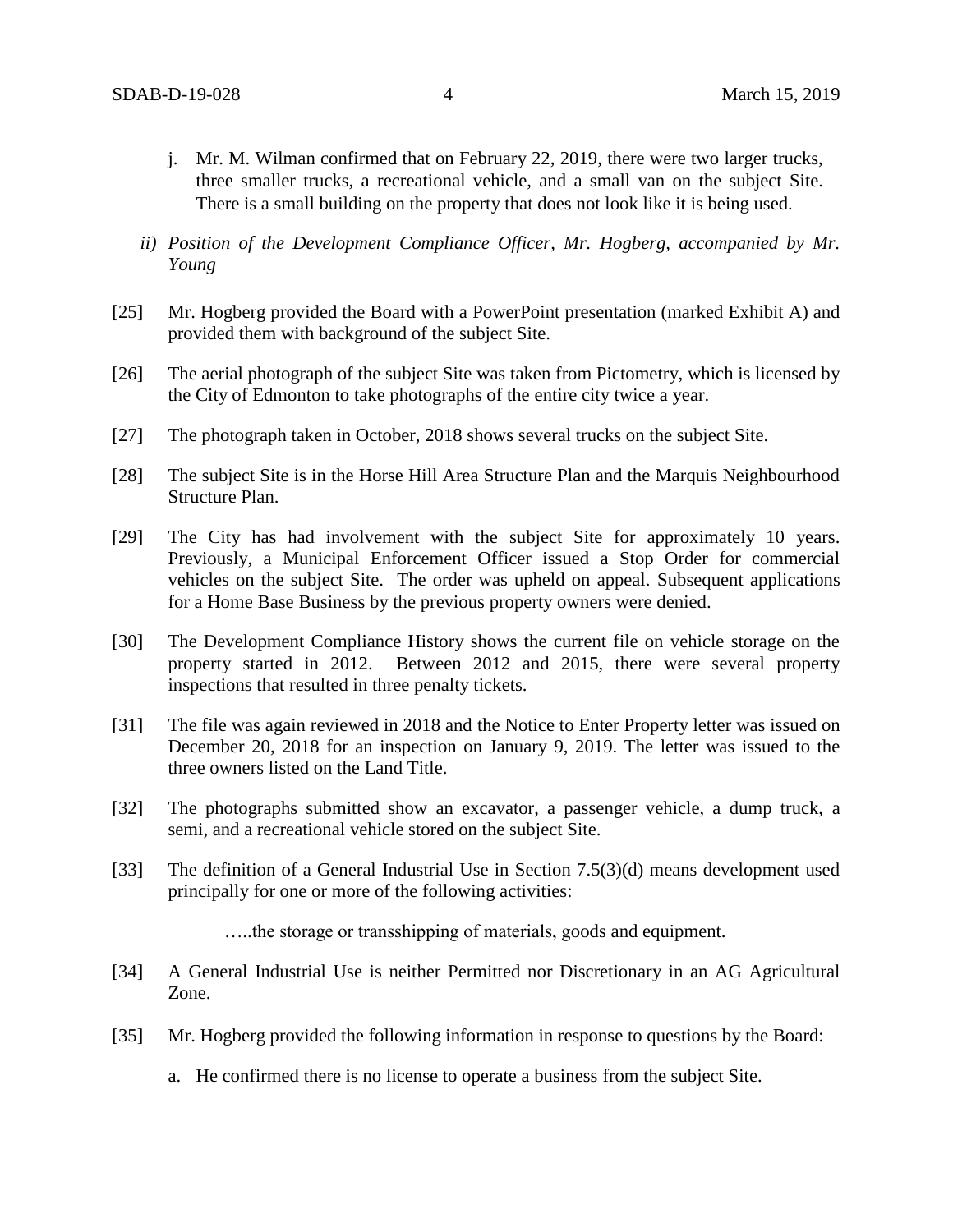- b. He confirmed that several trucks have been stored at the subject Site throughout the years.
- c. He met with Mr. M. Wilman in January, 2019 to go over the details and gather evidence of what was taking place on the property.
- d. He could not confirm when the violation tickets were issued as they were not part of the appeal before the Board. The tickets were issued to the previous property owners.
- e. He did not have any contact with the Wilmans prior to issuing the Notice to Enter Property letter, dated December 20, 2018.
- f. Investigations are usually started by citizen enquiries or complaints, which could have happened years ago.
- g. He could not confirm if gravel or stock piling was taking place at the subject Site when he visited the property.
- h. He is agreeable to extending the date for the Wilmans to comply with the Stop Order.
- i. Mr. Young stated that there was some discussion that the use occurring on the subject Site is Temporary Storage. However, that use is neither a Permitted nor Discretionary in an AG Agricultural Zone

### *iii) Rebuttal of the Appellant, Mr. H. Wilman and Mr. M. Wilman*

- [36] Mr. H. Wilman stated that if the photographs were taken by Pictometry, there should have been permission to do that as the site is close to a military base. He questions whether or not the City has a license to fly over a military base. He provided a copy of his Certificate of Title, marked Exhibit B, as proof that the Minister of National Defence has registered a caveat on the title.
- [37] He agrees that there may have been a different number of trucks on the Site previously but when the economy is slower there are fewer.
- [38] He does not agree that investigations are started from complaints because they spoke to neighbouring property owners and did not receive any opposition.

The Presiding Officer recalled Mr. Hogberg for additional questions.

[39] Mr. Hogberg stated that the City has a contract with a third party for Pictometry for the entire City and not specifically for this investigation. Aerial photographs of the entire City are taken at the same time. The legality of the operation is dealt with at a different level that they have no control of.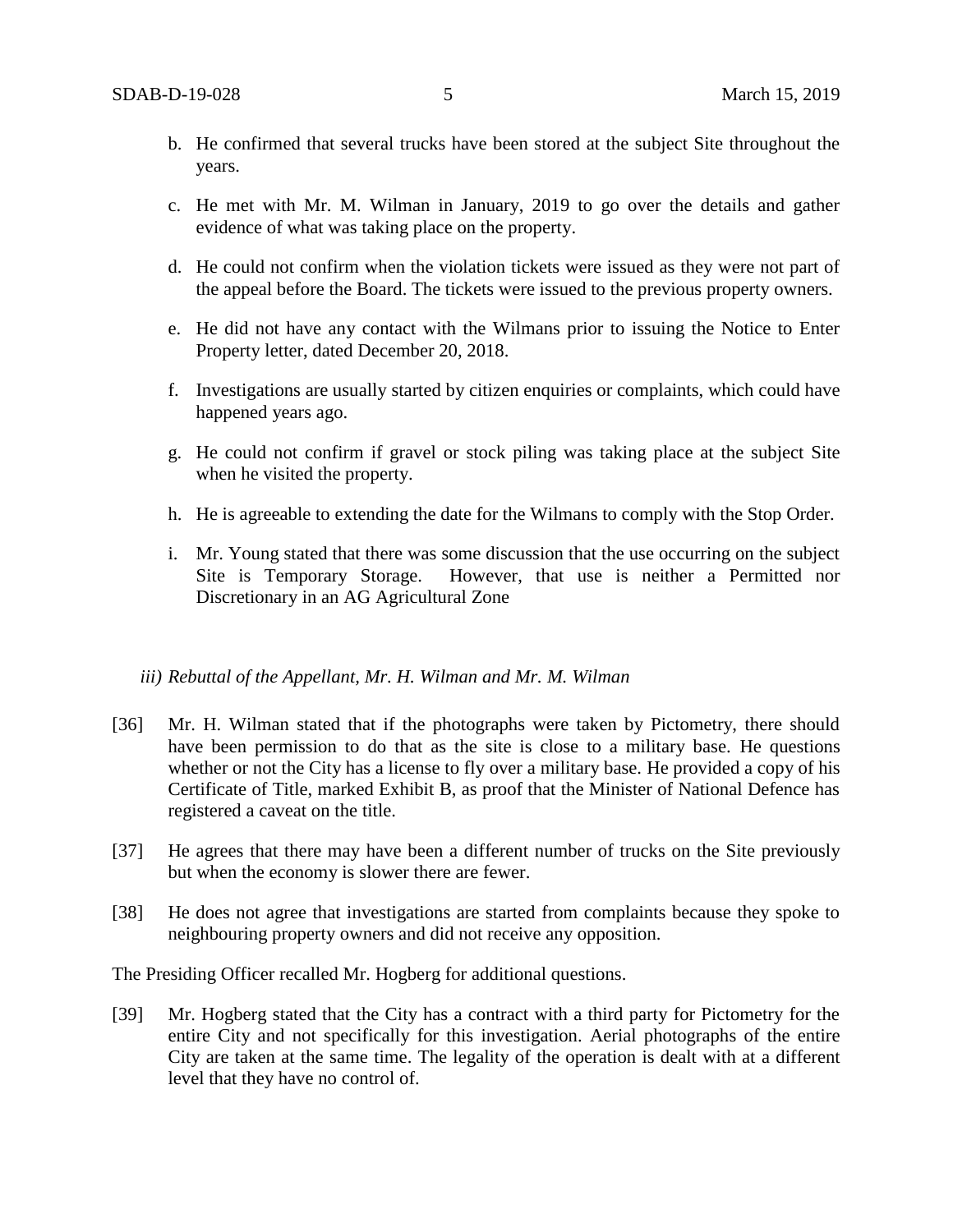- Mr. H. Wilman's rebuttal:
- [40] Mr. H. Wilman stated that it is speculation on behalf of the City that the aerial photographs are taken by a third party and he would like confirmation of that.

### **Decision**

- [41] The appeal is DENIED and the decision of the Development Compliance Officer is UPHELD. The wording of the Stop Order is VARIED as follows:
	- 1. Cease the General Industrial Use and remove all related materials by **April 30, 2019**.

### **Reasons for Decision**

- [42] The Stop Order was issued pursuant to section 645(1) of the *Municipal Government Act.*  The Board heard evidence that a Development Compliance Officer had authority under the *Municipal Government Act* to issue a Stop Order and that the Development Authority had grounds for issuing the Stop Order because a General Industrial Use was being carried out on the site without a Development Permit.
- [43] Based on a review of both the verbal and photographic evidence provided, the Board finds that a General Industrial Use is being carried out on the Site pursuant to section 7.5(3) of the *Edmonton Zoning Bylaw* as the development is being used for "the storage of materials, goods and equipment"*.* In the (AG) Agricultural Zone, a General Industrial Use is neither a Permitted Use nor a Discretionary Use.
- [44] The Appellant acknowledged the tenant operates a trucking company from the Site serving the local area and Fort McMurray. He argued that as the tenant on the property hauls farm supplies and commodities, the use of the trucks on the property is for agricultural purposes in accordance with the (AG) Agricultural Zone. The Board was not provided with evidence that agricultural activity is taking place on the property.
- [45] The Board acknowledges Mr. H. Wilman's submissions on interpretation of General Industrial Use and characterizing the tenant's activities as agricultural. However, in light of the photographic evidence and Mr. Wilman's submission that the tenant operates a trucking business involved in hauling farm supplies and commodities and serves the local area and Fort McMurray, the Board is satisfied the activities being conducted on the site fall within the description as set out in the *Edmonton Zoning Bylaw*.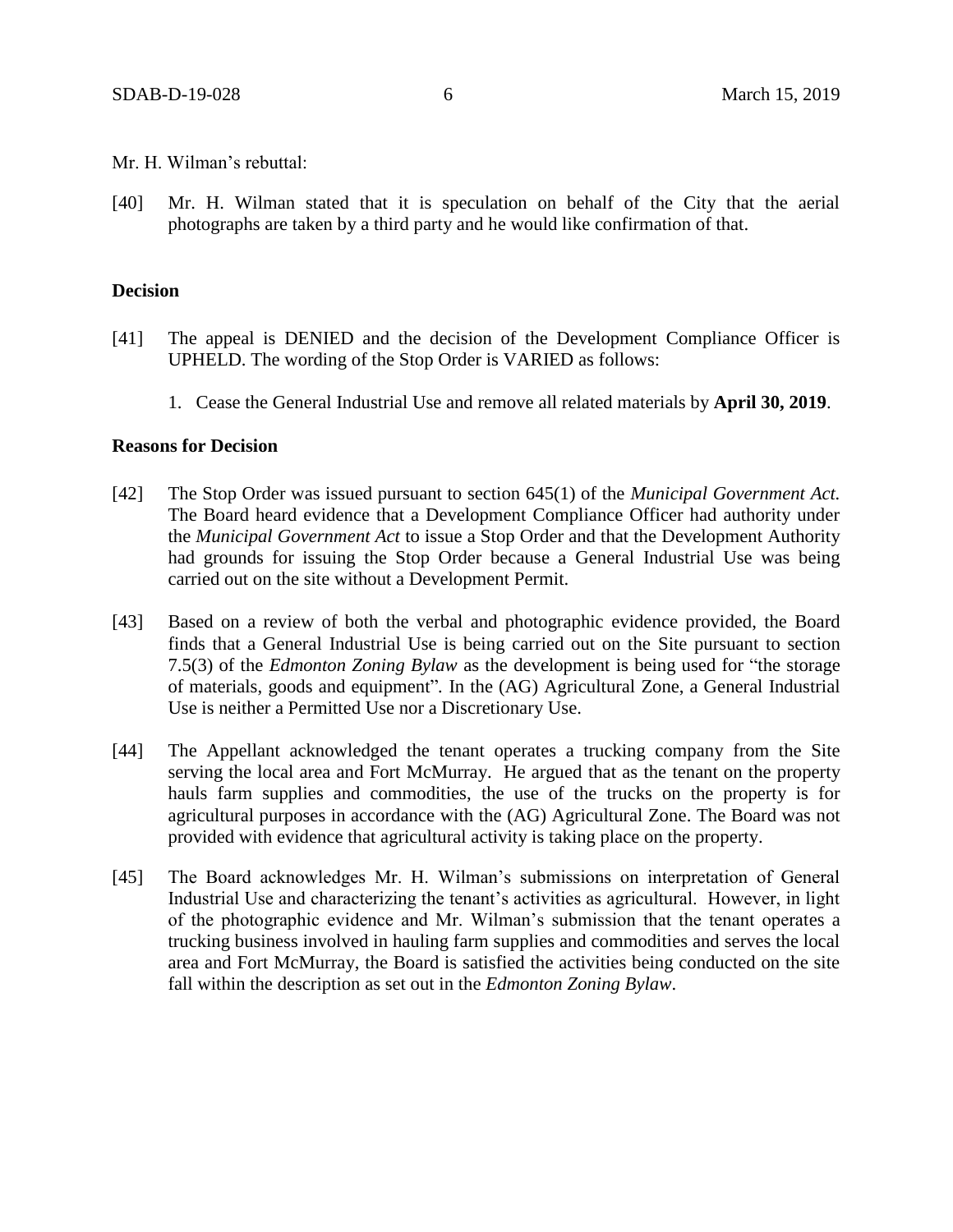- [46] The Appellant argued that under the Marquis Neighbourhood Structure Plan, the property is slated for an alternative use. The Board notes the property is currently zoned AG Agricultural Zone and, until the rezoning is approved by City Council, the Board cannot consider any uses other than those listed in that Zone. Further, the tax assessment on a property has no bearing on whether a use occurring on the property has a valid Development Permit or is even Permitted or Discretionary in that zone.
- [47] The Appellant argued that the aerial photographs presented by the Development Compliance Officer should not be accepted by the Board as it was questioned whether or not the Ministry of Defense authorized the photographs to be taken. However, pursuant to Section 629 of the *Municipal Government Act*, the Board "may, while carrying out its powers, duties and responsibilities, accept any oral or written evidence that it considers proper, whether admissible in a court of law or not, and is not bound by the laws of evidence applicable to judicial proceedings."
- [48] The Appellant indicated that if the Board upholds the Stop Order, he would be asking the tenant to leave the property when the lease expires on April 30, 2019. The Development Compliance Officer consented to an extension of the date for compliance to April 30, 2019. Accordingly, the Board has upheld the Stop Order but has extended the date of the compliance to April 30, 2019. In varying the compliance date for this Stop Order, the Board reiterates that the use occurring on subject Site, as it currently exists, is not a listed use in the AG Agricultural Zone and no Development Permit has ever been issued. This decision in no way authorizes such a Use.

Ms. G. Harris, Presiding Officer Subdivision and Development Appeal Board

Board Members in Attendance: Mr. B. Gibson; Mr. C. Buyze; Mr. D. Fleming; Ms. D. Kronewitt Martin

CC: City of Edmonton, Development & Zoning Services, Attn: Mr. Hogberg / Mr. Jabs / Mr. Young / Mr. Gowda / Ms. Fraser